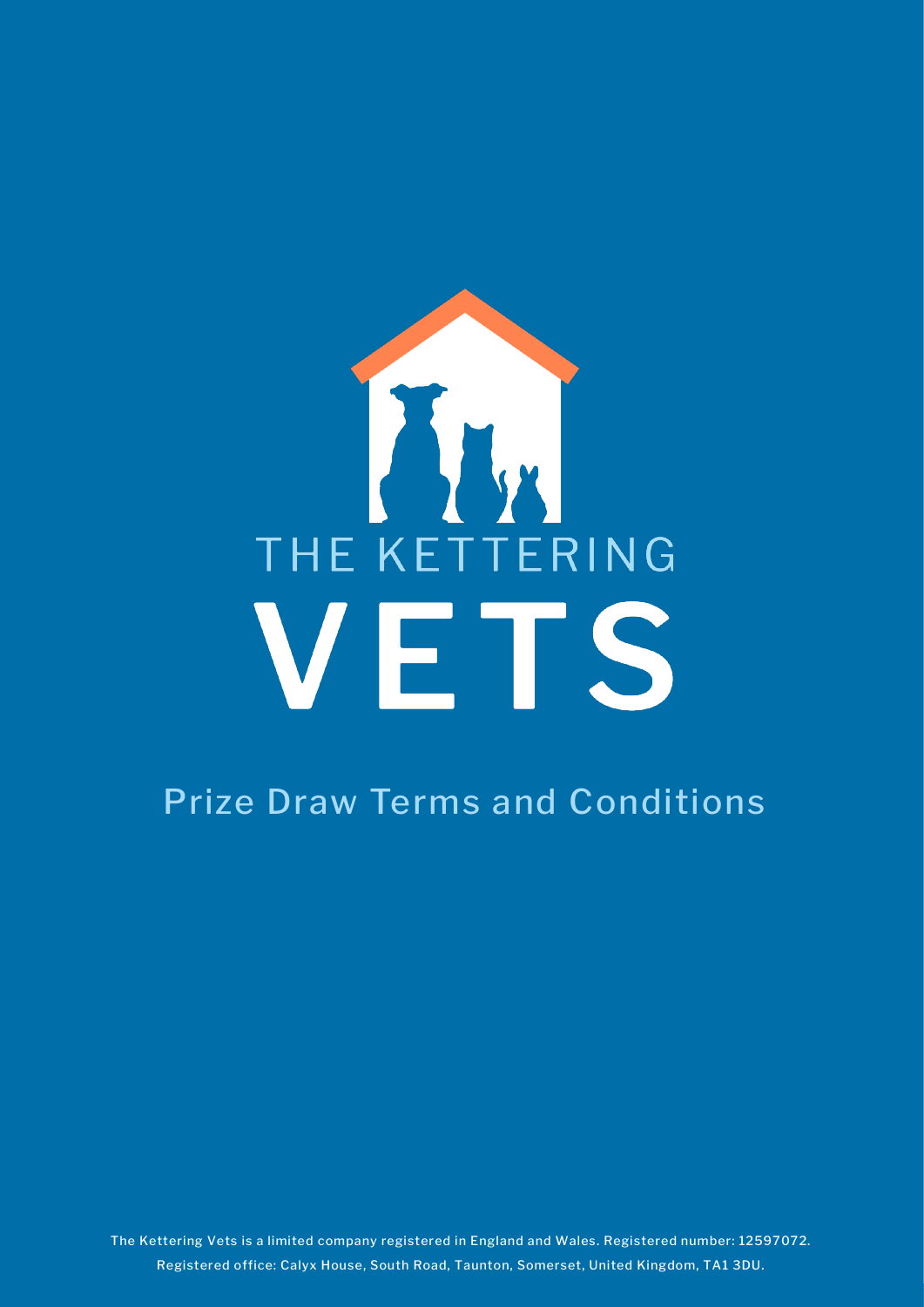## Prize Draw Terms and Conditions

By attending our virtual welcome event and entering our prize draw, you agree to be bound by these terms and conditions.

#### Participation:

- This free prize draw is open to all those aged 18 or over that attend our virtual welcome event on Wednesday 28<sup>th</sup> October 2020.
- It excludes employees of The Kettering Vets or anyone professionally connected with the prize draw, and their immediate families.
- Please note that in order to be entered, you must attend the event on the night. Registration alone will not entitle you to entry to this prize draw.

#### Winners and prizes:

- There will be 1 winner.
- The winner will be the first individual picked from the list of live attendees. This process will be performed electronically to ensure an unbiased result.
- The prize is a 12-month membership to one of our Pet Health Plans.
- Details of our Pet Health Plans may be viewed on our website, [www.theketteringvets.com;](http://www.theketteringvets.com) terms and conditions apply.
- The prize is only redeemable for <u>one</u> dog, cat or rabbit.
- The prize value will vary depending on the animal, (i.e. dog, cat or rabbit), and their bodyweight.
- The prize is offered as stated and is non-exchangeable and non-transferable. No cash alternatives will be provided.

#### Winner announcement and claiming the prize:

- The winner will be notified within 48 hours of the virtual welcome event by email.
- We reserve the right to pick an alternative winner if the original winner does not contact us within 14 working days of being informed that they have won.

#### Data protection and publicity:

- The information that you provide when you register to attend our welcome event will only be used for the purposes of conducting the event and its prize draw, and for other purposes as may be specified at the time of entry.
- Personal information will be held in accordance with our Privacy Notice, which may be found on our website, [www.theketteringvets.com.](http://www.theketteringvets.com)

#### THE KETTERING VETS LTD.